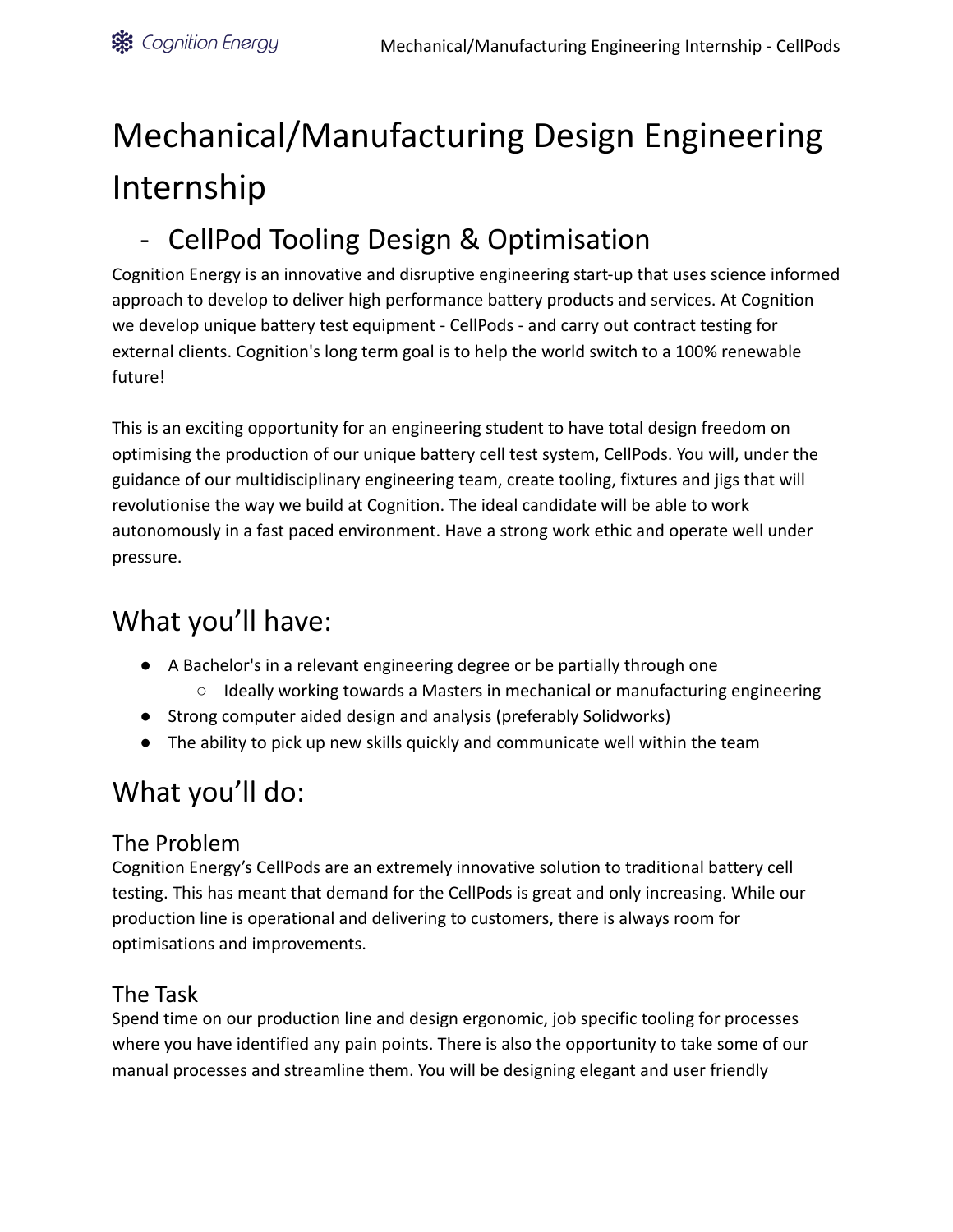solutions for our production team, that will hopefully lead to an increase in our production capability.

### Your day to day:

- Work with our production team to identify bottlenecks and pinch points
- Design, prototype and test your ideas to optimise the production of CellPods
- Create and manage your own project timelines for your designs to be manufactured
- Identify any changes that can be made to the product to optimise future versions for DFMA
- Solve any production issues with innovative engineered solutions to reduce any down time

### What you'll get:

- To join a team of motivated engineers, in a great work environment
- Salary of £25,000 pro rata, equivalent to £12/hr
- Friday BBQ's & team lunches
- The opportunity to make a lasting impact
	- Potentially receive a permanent job offer upon completion of your degree or in the future

### Location:

Cognitions office and labs are based in a beautiful countryside setting, with free parking, just outside Didcot, Oxfordshire. Local amenities include local shops, a pub and easy access to the A34.

### Additional Information

- 2 months, fixed term contract as a Faraday Institution sponsored FUSE intern, with the option to extend to 3 months.
	- Monday Friday on site work
	- 9am 5pm or 8am 4pm (flexible)
	- 40hrs per week (including lunch & breaks)
- Visa sponsorship *not* available
- To apply please email your CV & Cover Letter to [jobs@cognitionenergy.uk](mailto:jobs@cognitionenergy.uk)
- Applications deadline is: 06 May 2022